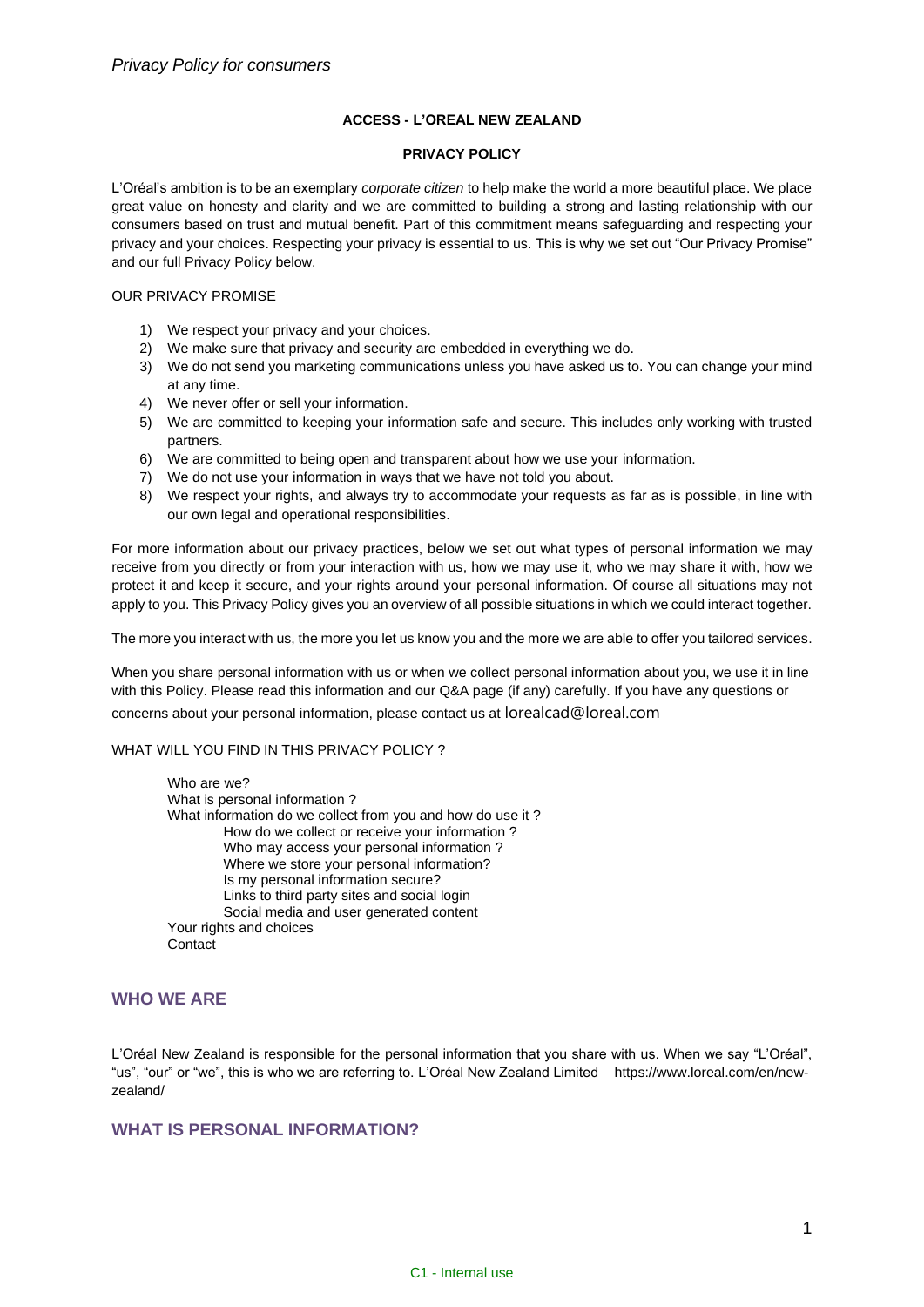## *Privacy Policy for consumers*

"Personal information" is information or an opinion, whether true or not and whether recorded in a material form or not, about an individual who is identified or reasonably identifiable.

# **WHAT INFORMATION DO WE COLLECT FROM YOU AND HOW DO WE USE IT?**

L'Oréal believes that you, the consumer, are at the heart of what we do. We love hearing from you, learning about you, and creating and delivering products that you enjoy. And we know that many of you love talking to us. Because of this, there are many ways that you might share your personal information with us, and that we might collect it.

## How do we collect or receive your information?

We might collect or receive information from you via our websites, forms, apps, devices, L'Oréal products or brands pages on social media or otherwise. Sometimes you give this to us directly (e.g. when you create an account, when you contact us, when you purchase from our websites/apps or stores/beauty salon), sometimes we collect it (e.g. using cookies to understand how you use our websites/apps) or sometimes we receive your information from other third parties, including other L'Oréal Group entities.

When we collect information, we indicate the mandatory fields via asterisks where such information is necessary for us to:

- Perform our contract with you (e.g. to deliver the products you have purchase on our websites/apps);
- Provide you with the service you have asked for (e.g. to provide you with a newsletter); or
- Comply with legal requirements (e.g. invoicing).

If you do not provide the information marked with an asterisk, this may affect our ability to provide the products and services.

We set out further details in the table below, explaining:

- 1) *During what interaction your information may be provided or collected?* This column explains what activity or situation you are involved in when we use or collect your information. For example, whether you are making a purchase, signing up to a newsletter, or browsing a website/app.
- 2) *What personal information may we receive from you directly or resulting from your interaction with us?* This column explains what types of information we may collect about you depending on the situation.
- 3) *How and why we may use it?* This column explains what we may do with your information and the purposes for collecting it.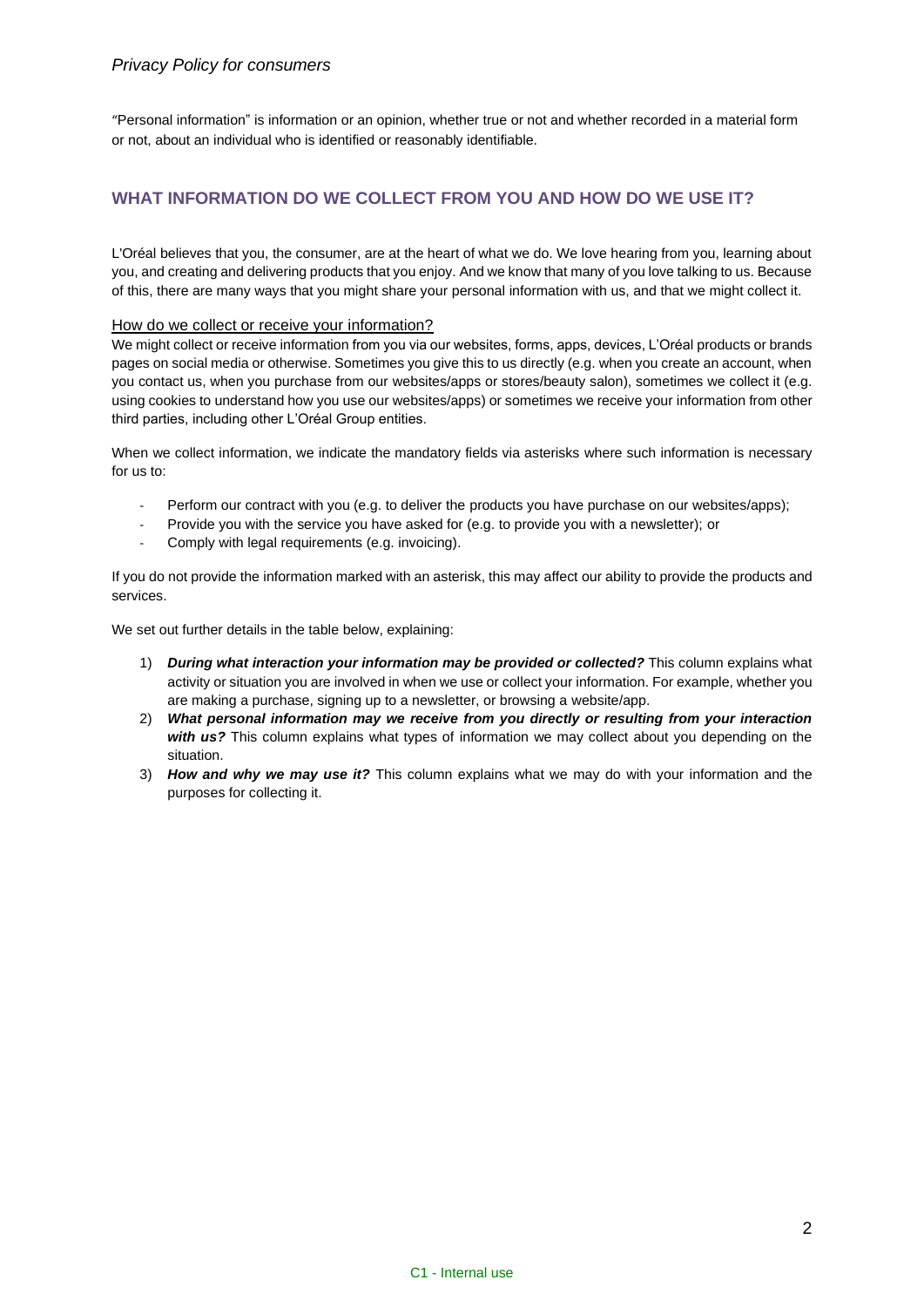| <b>During which</b><br>interactions may<br>you provide and we<br>may collect your<br>information?                                                                                                                                                                                                                                                                                                                                                                                                                                    | What personal information<br>may we receive from you<br>directly or resulting from<br>your interaction with us?                                                                                                                                                                                                           | How and why we may use your information?                                                                                                                                                                                                                                       |
|--------------------------------------------------------------------------------------------------------------------------------------------------------------------------------------------------------------------------------------------------------------------------------------------------------------------------------------------------------------------------------------------------------------------------------------------------------------------------------------------------------------------------------------|---------------------------------------------------------------------------------------------------------------------------------------------------------------------------------------------------------------------------------------------------------------------------------------------------------------------------|--------------------------------------------------------------------------------------------------------------------------------------------------------------------------------------------------------------------------------------------------------------------------------|
| Depending on how much you<br><b>Account Creation</b><br>are interacting with us, those<br>information may include:<br>and management<br>Name and surname;<br>$\bullet$<br>Information collected<br>Gender:<br>$\bullet$<br>during the creation of<br>Email address;<br>$\bullet$<br>account<br>an<br>on<br>Address;<br>$\bullet$<br>L'Oréal<br>Phone number;<br>websites/apps,<br>Photo;<br>through<br>a<br>social<br>Birthday or age range;<br>media login,<br>or in<br>ID,<br>username,<br>and<br>$\bullet$<br>store.<br>password; | To:<br>Manage your orders;<br>$\bullet$<br>Manage any competitions, promotions,<br>$\bullet$<br>surveys or contests you choose to enter;<br>Respond to your questions and otherwise<br>$\bullet$<br>interact with you;<br>Offer you a loyalty program;<br>$\bullet$<br>Allow you to manage your preferences;<br>$\bullet$ |                                                                                                                                                                                                                                                                                |
|                                                                                                                                                                                                                                                                                                                                                                                                                                                                                                                                      | Personal description or<br>preferences;<br>Order details:<br>$\bullet$<br>Social<br>media<br>profile<br>(where you use social<br>login<br>or<br>share<br>this<br>information<br>personal<br>with us).                                                                                                                     | Send you marketing communications (where<br>$\bullet$<br>you have asked us to) which may be tailored<br>to your "profile" (i.e. based on the personal<br>information we know about you and your<br>preferences);                                                               |
|                                                                                                                                                                                                                                                                                                                                                                                                                                                                                                                                      |                                                                                                                                                                                                                                                                                                                           | Offer personalized services based on your<br>$\bullet$<br>beauty characteristics;<br>Monitor and improve our websites/apps;<br>$\bullet$<br>Run analytics or collect statistics<br>$\bullet$<br>Secure our websites/apps and protect you<br>$\bullet$<br>and us against fraud; |
| <b>Newsletter</b><br>Depending on how much you<br>and<br>are interacting with us, those<br>commercial<br>communications<br>information may include:<br>subscription<br>Email address;<br>$\bullet$<br>Name and surname;<br>$\bullet$<br>Personal description or<br>$\bullet$<br>preferences;<br>Social<br>media<br>profile<br>(where you use social<br>login<br>or<br>share<br>this<br>information<br>personal<br>with us).                                                                                                          | To:<br>Send you marketing communications (where<br>$\bullet$<br>you have asked us to) which may be tailored<br>to your "profile" based on the personal<br>information we know about you, and your<br>preferences (incl. location of your favorite<br>store);                                                              |                                                                                                                                                                                                                                                                                |
|                                                                                                                                                                                                                                                                                                                                                                                                                                                                                                                                      | Run analytics or collect statistics.                                                                                                                                                                                                                                                                                      |                                                                                                                                                                                                                                                                                |
|                                                                                                                                                                                                                                                                                                                                                                                                                                                                                                                                      |                                                                                                                                                                                                                                                                                                                           | Keep an up to date suppression list if you<br>have asked not to be contacted;                                                                                                                                                                                                  |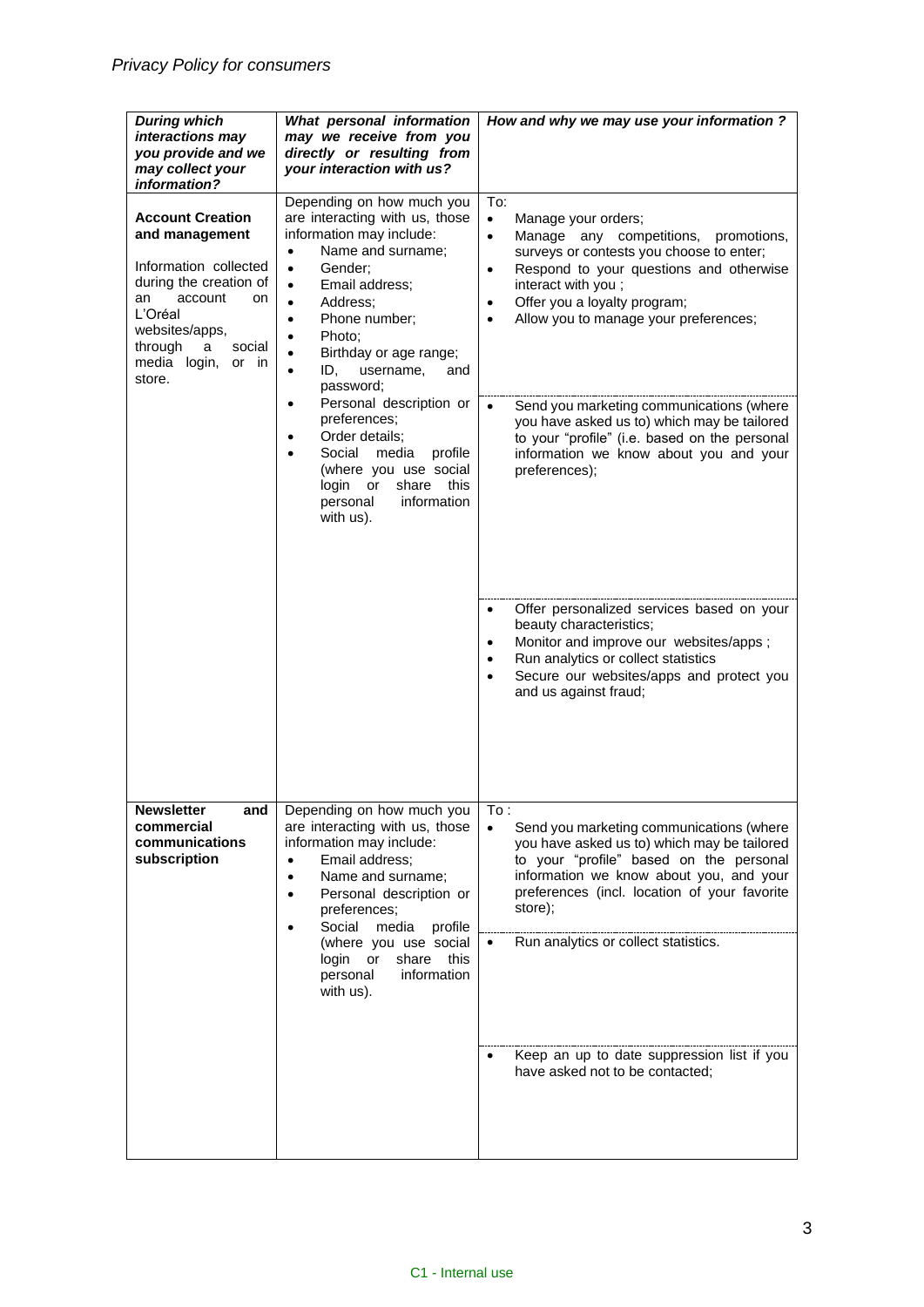| <b>Purchases</b><br>and                                                                                                   | Depending on how much you                                                                                                                                                                                                                                                                                                                                                                                                             | To                                                                                                                                                                                                                                                                                                                                                                                                                                                                                                                                                                                                                                |
|---------------------------------------------------------------------------------------------------------------------------|---------------------------------------------------------------------------------------------------------------------------------------------------------------------------------------------------------------------------------------------------------------------------------------------------------------------------------------------------------------------------------------------------------------------------------------|-----------------------------------------------------------------------------------------------------------------------------------------------------------------------------------------------------------------------------------------------------------------------------------------------------------------------------------------------------------------------------------------------------------------------------------------------------------------------------------------------------------------------------------------------------------------------------------------------------------------------------------|
| order management                                                                                                          | are interacting with us, those                                                                                                                                                                                                                                                                                                                                                                                                        | $\bullet$<br>Contact you to finalize your order where you                                                                                                                                                                                                                                                                                                                                                                                                                                                                                                                                                                         |
| Information collected<br>during the purchase<br>made on<br>process<br>L'Oréal<br>website/apps/social<br>pages or in store | information may include:<br>Name and surname;<br>$\bullet$<br>Email address;<br>$\bullet$<br>Address (delivery and<br>$\bullet$<br>invoicing);<br>Phone number;<br>$\bullet$<br>Personal description or<br>$\bullet$<br>preferences;<br>Social<br>media<br>profile<br>$\bullet$<br>(where you use social<br>this<br>login<br>or<br>share<br>information<br>personal<br>with us);<br>Transaction information<br>purchased<br>including | have saved your shopping cart or placed<br>products in your cart without completing the<br>checkout process;<br>Inform you when a product you wanted to<br>$\bullet$<br>purchase is available;<br>Process and follow your order including<br>$\bullet$<br>delivering the product to the address you<br>indicated;<br>Manage the payment of your order. To be<br>$\bullet$<br>noted, payment information (credit card<br>number / Paypal information / bank account<br>details) are not collected by us but directly by<br>payment service providers;<br>Manage any contact you have with us<br>$\bullet$<br>regarding your order; |
|                                                                                                                           | products<br>and<br>store<br>location;                                                                                                                                                                                                                                                                                                                                                                                                 |                                                                                                                                                                                                                                                                                                                                                                                                                                                                                                                                                                                                                                   |
|                                                                                                                           | Payment<br>and<br>information; or<br>Purchase history                                                                                                                                                                                                                                                                                                                                                                                 | Secure the transactions against fraud. To be<br>$\bullet$<br>noted, we use a third party provider's<br>solution to detect fraud and ensure the<br>payment is complete and made by you or<br>someone authorized by you;<br>Enrich your profile if you place a purchase<br>$\bullet$<br>using your account information;<br>Measure satisfaction;<br>$\bullet$<br>Manage any dispute relating to a purchase;<br>$\bullet$<br>For statistics purposes.<br>$\bullet$                                                                                                                                                                   |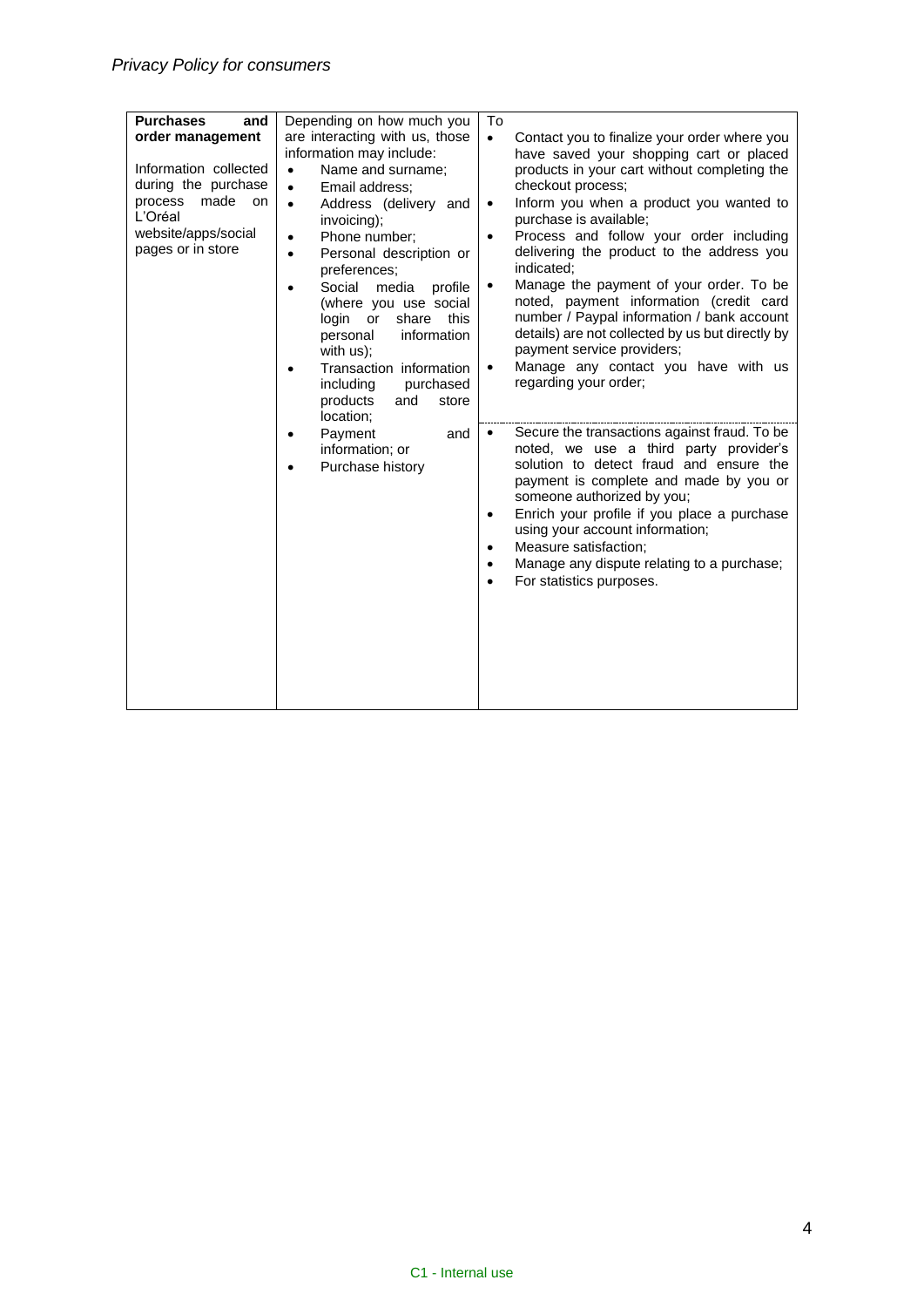| <b>Online browsing</b>                                                                                                                                                                                                                                                                                                                | Depending on how much you                                                                                                                                                                                                                                                                                                                                                                                                                                                                                                                                                                                                                                             | We use Cookies, where relevant, with other                                                                                                                                                                                                                                                                                                                                                                                                                                                                                                                                                                                                                                                                                                                                                                                                                                                                                                                                                                                                                                                                                 |
|---------------------------------------------------------------------------------------------------------------------------------------------------------------------------------------------------------------------------------------------------------------------------------------------------------------------------------------|-----------------------------------------------------------------------------------------------------------------------------------------------------------------------------------------------------------------------------------------------------------------------------------------------------------------------------------------------------------------------------------------------------------------------------------------------------------------------------------------------------------------------------------------------------------------------------------------------------------------------------------------------------------------------|----------------------------------------------------------------------------------------------------------------------------------------------------------------------------------------------------------------------------------------------------------------------------------------------------------------------------------------------------------------------------------------------------------------------------------------------------------------------------------------------------------------------------------------------------------------------------------------------------------------------------------------------------------------------------------------------------------------------------------------------------------------------------------------------------------------------------------------------------------------------------------------------------------------------------------------------------------------------------------------------------------------------------------------------------------------------------------------------------------------------------|
| Information collected<br>by cookies or similar<br>technologies<br>("Cookies"*) as part<br>of your browsing on<br>L'Oréal website/apps<br>and/or on third-party<br>website/apps.<br>information on<br>For<br>Cookies<br>specific<br>through<br>placed<br>a<br>website/app,<br>given<br>consult the<br>please<br>relevant cookie table. | are interacting with us, those<br>information may include:<br>Information related to your<br>$\bullet$<br>use of our websites/apps:<br>Where you came from;<br>$\bullet$<br>Login details;<br>$\bullet$<br>Pages you looked at;<br>Videos you watched;<br>Ads you click on or tap;<br>$\bullet$<br>Products you search for;<br>$\bullet$<br>Your location:<br>٠<br>Duration of your visit;<br>Products you selected to<br>create your basket.<br>Technical information:<br>IP address:<br>٠<br>browser information;<br>$\bullet$<br>device information.<br>$\bullet$<br>A unique identifier granted to<br>each visitor and the expiration<br>date of such identifier. | personal information you have already shared<br>with us (such as previous purchases, or whether<br>you're signed up to our email newsletters) or the<br>following purposes:<br>allow<br>functioning<br>To<br>proper<br>οf<br>our<br>website/apps:<br>proper display of the content;<br>$\circ$<br>creation and remembering of a cart;<br>$\circ$<br>creation and remembering of your login;<br>$\circ$<br>interface<br>personalisation<br>such<br>as<br>$\circ$<br>language;<br>parameters attached to your device<br>$\circ$<br>including your screen resolution, etc;<br>improvement of our websites/apps, for<br>$\circ$<br>example, by testing new ideas.<br>To ensure the website/app is secure and<br>$\bullet$<br>safe and protect you against fraud or misuse<br>of our websites or services, for example<br>through performing troubleshooting.<br>To run statistics:<br>To avoid visitors being recorded twice;<br>$\circ$<br>know users' reaction<br>Т٥<br>to<br>our<br>$\circ$<br>advertising campaigns;<br>To improve our offers;<br>$\circ$<br>To know how you discovered our<br>$\circ$<br>websites / apps. |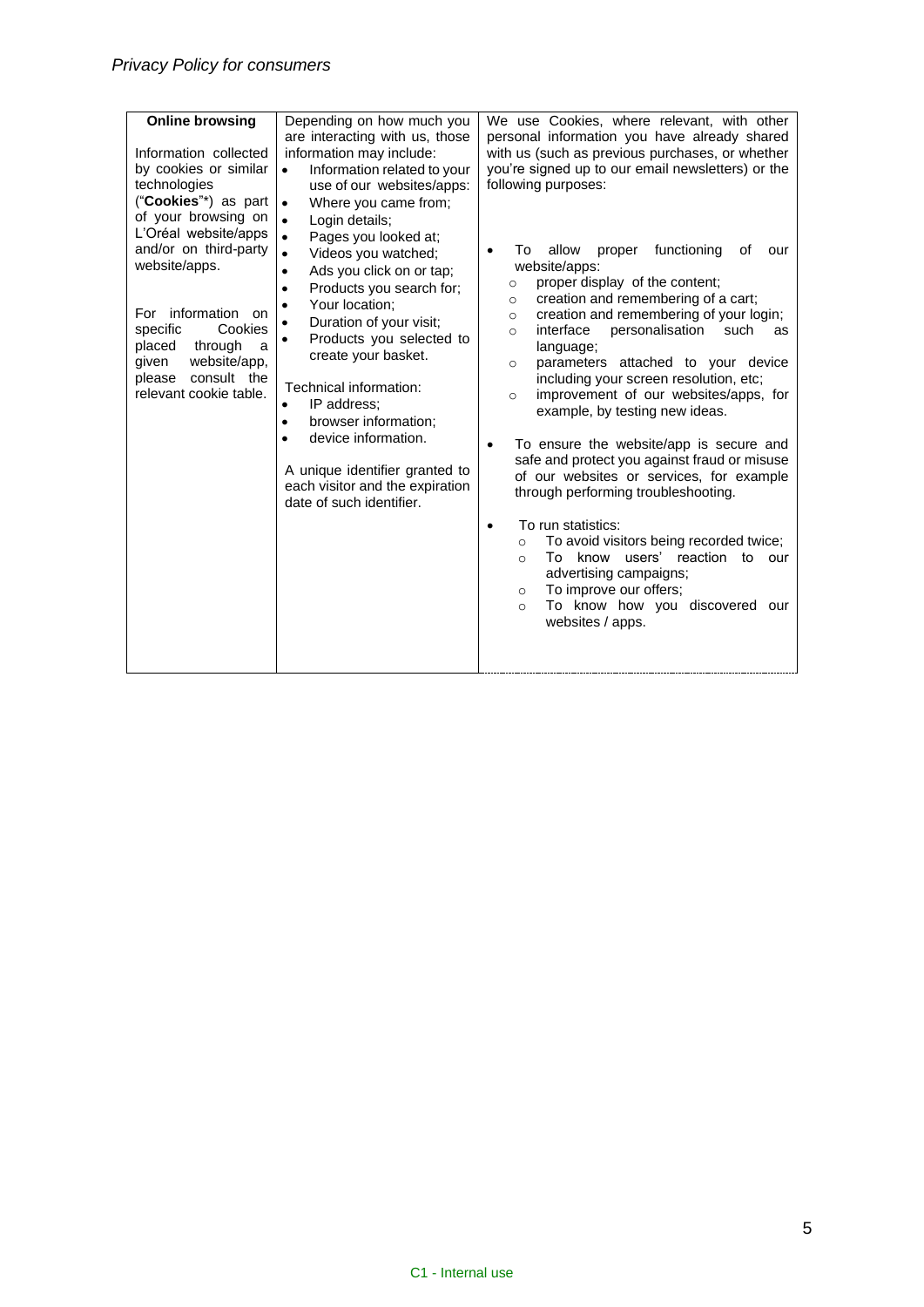| Cookies are small text<br>files stored on your device<br>(computer, tablet or mobile)<br>when you are on the<br>Internet,<br>including<br>on<br>L'Oreal Group's websites. |                                                                                                                                                                                                                                                                                                                                                                                                                                                                                                                                                                                                                                                                                                                                     | To deliver online behavioural advertising:<br>to show you online advertisements for<br>$\circ$<br>products which may be of interest to you,<br>based on your previous behaviour;<br>to show you ads and content on social<br>$\circ$<br>media platforms.<br>To tailor our services for you:<br>send<br>you<br>recommendations,<br>to<br>$\circ$<br>marketing, or content based on your<br>profile and interests;<br>to display our websites/apps in a tailored<br>$\circ$<br>way like remembering your cart or login,<br>user-interface<br>language,<br>the<br>your<br>customization<br>cookies<br>(i.e.<br>the<br>parameters attached to your device<br>including your screen resolution, font<br>preference, etc).<br>To allow sharing of our content on social<br>media (sharing buttons intended to display<br>the site). |
|---------------------------------------------------------------------------------------------------------------------------------------------------------------------------|-------------------------------------------------------------------------------------------------------------------------------------------------------------------------------------------------------------------------------------------------------------------------------------------------------------------------------------------------------------------------------------------------------------------------------------------------------------------------------------------------------------------------------------------------------------------------------------------------------------------------------------------------------------------------------------------------------------------------------------|-------------------------------------------------------------------------------------------------------------------------------------------------------------------------------------------------------------------------------------------------------------------------------------------------------------------------------------------------------------------------------------------------------------------------------------------------------------------------------------------------------------------------------------------------------------------------------------------------------------------------------------------------------------------------------------------------------------------------------------------------------------------------------------------------------------------------------|
| <b>Promotional</b><br>operations<br>Information collected<br>during<br>a<br>game,<br>contests, promotional<br>offer,<br>sample<br>requests, surveys.                      | Depending on how much you<br>are interacting with us, those<br>information may include:<br>Name and surname:<br>Email address:<br>Phone number;<br>$\bullet$<br>Birth date;<br>Gender;<br>$\bullet$<br>Address;<br>Personal description or<br>preferences;<br>media<br>Social<br>profile<br>(where you use social<br>login<br>or<br>share<br>this<br>personal<br>information<br>with us);<br>Other information you<br>have shared with us<br>about yourself (e.g. via<br>your "My Account" page,<br>by contacting us, or by<br>providing your<br>own<br>content such as photos<br>or a review, or a<br>question via the chat<br>function available on<br>some websites/apps, or<br>by participating in a<br>contest, game, survey). | To complete tasks that you have asked us<br>for<br>example<br>to.<br>to<br>manage<br>your<br>participation in contests, games<br>and<br>surveys, including to take into account your<br>feedback and suggestions;<br>For statistics purposes.<br>To send you marketing communications<br>(where you have asked us to)                                                                                                                                                                                                                                                                                                                                                                                                                                                                                                         |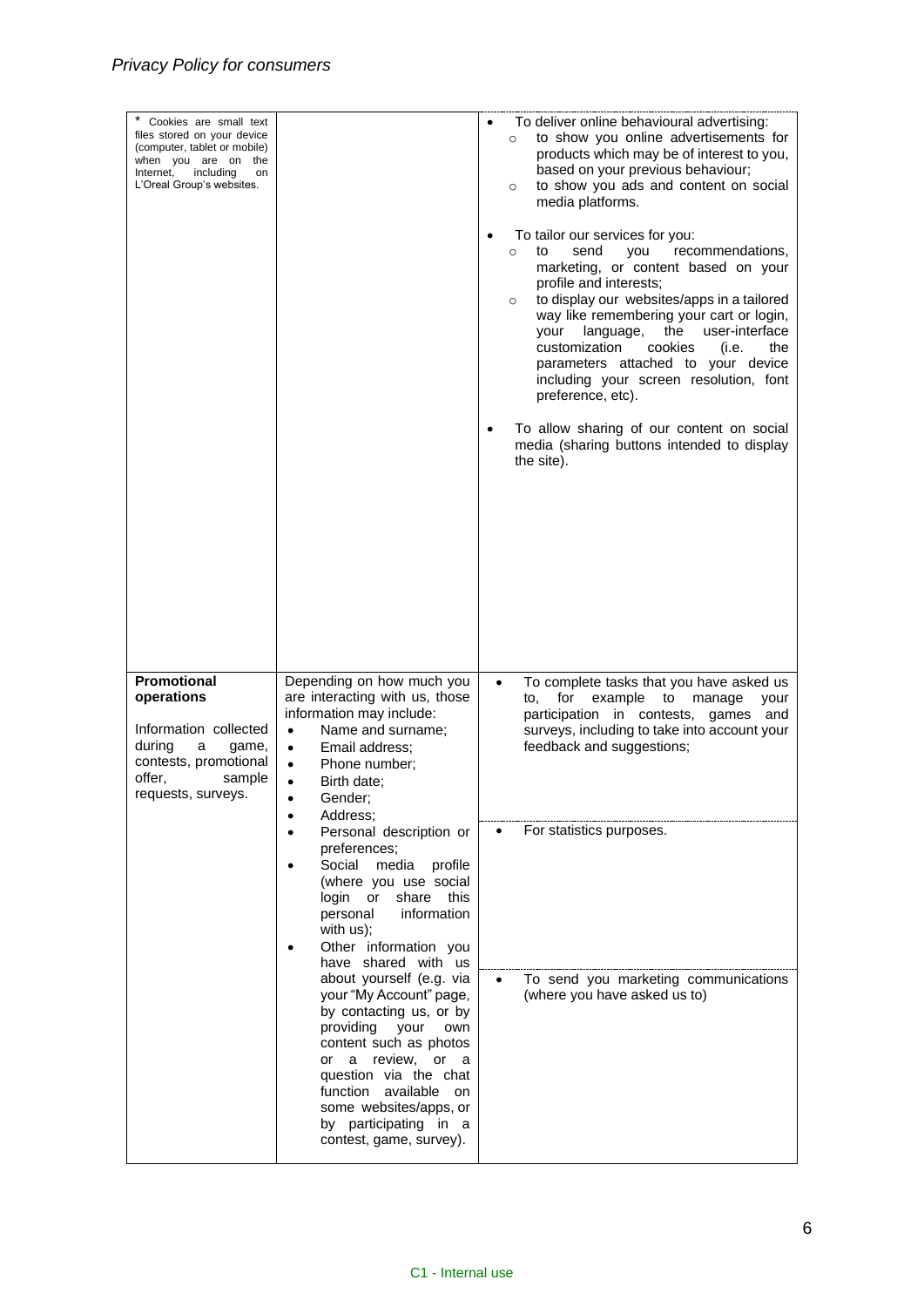| User<br>Generated<br>Content<br>Information collected<br>when you submitted<br>some content on one<br>social<br>οf<br>our<br>platforms or accepted<br>the re-use of content<br>you posted on social<br>media platforms by<br>us. | Depending on how much you<br>are interacting with us, those<br>information may include:<br>Name and surname or<br>alias:<br>Email address;<br>$\bullet$<br>Photo:<br>$\bullet$<br>Personal description or<br>$\bullet$<br>preferences;<br>Social<br>media<br>profile<br>(where you use social<br>login or<br>share this<br>information<br>personal<br>with us);<br>Other information you<br>$\bullet$<br>have shared with us<br>about yourself (e.g. via<br>your "My Account" page,<br>by contacting us, or by<br>providing<br>your<br>own<br>content such as photos<br>or a review, or a<br>question via the chat<br>function available on<br>some websites/apps). | In accordance with the specific terms and<br>$\bullet$<br>conditions accepted by you:<br>To post your review or content;<br>$\circ$<br>To promote our products.<br>$\circ$<br>For statistics purposes.                                                                                                                                                                                                                                                                                                                                                                                                                                             |
|----------------------------------------------------------------------------------------------------------------------------------------------------------------------------------------------------------------------------------|---------------------------------------------------------------------------------------------------------------------------------------------------------------------------------------------------------------------------------------------------------------------------------------------------------------------------------------------------------------------------------------------------------------------------------------------------------------------------------------------------------------------------------------------------------------------------------------------------------------------------------------------------------------------|----------------------------------------------------------------------------------------------------------------------------------------------------------------------------------------------------------------------------------------------------------------------------------------------------------------------------------------------------------------------------------------------------------------------------------------------------------------------------------------------------------------------------------------------------------------------------------------------------------------------------------------------------|
|                                                                                                                                                                                                                                  |                                                                                                                                                                                                                                                                                                                                                                                                                                                                                                                                                                                                                                                                     |                                                                                                                                                                                                                                                                                                                                                                                                                                                                                                                                                                                                                                                    |
| Use of Apps and<br>devices<br>Information collected<br>as part of your use of<br>Apps<br>and/or<br>our<br>devices.                                                                                                               | Depending on how much you<br>are interacting with us, those<br>information may include:<br>Name and surname;<br>$\bullet$<br>Email address:<br>$\bullet$<br>Location;<br>$\bullet$<br>Birth date;<br>$\bullet$<br>Personal description or<br>$\bullet$<br>preferences;<br>Photo;<br>٠<br>Welfare<br>information<br>$\bullet$<br>including<br>skin<br>tone,<br>skin/hair type<br>Geolocation.                                                                                                                                                                                                                                                                        | To<br>Provide you with the service requested (for<br>$\bullet$<br>example, virtually test our products,<br>purchase our products through the App or<br>on related e-com websites; advice and<br>notifications regarding your sun exposure,<br>your hair routine);<br>Analyse your welfare characteristics and<br>recommend the appropriate<br>products<br>(including bespoke products) and routines;<br>Provide<br>product<br>routine<br>you<br>&<br>recommendations;<br>For research and innovation by scientists<br>$\bullet$<br>within L'Oréal Group;<br>For monitoring and improvement of our<br>Apps and devices;<br>For statistics purposes. |
| <b>Enquiries</b><br>Information collected<br>when<br>you<br>ask<br>questions<br>(e.g.<br>through<br>our<br>consumer<br>care)<br>relating to our brands,<br>our products and their<br>use.                                        | Depending on how much you<br>are interacting with us, those<br>information may include:<br>Name and surname;<br>Phone number:<br>Email address:<br>$\bullet$<br>Other information you<br>$\bullet$<br>have shared with us<br>about yourself in relation<br>to your enquiry (which<br>may include welfare and<br>health information).                                                                                                                                                                                                                                                                                                                                | To answer your enquiries;<br>Where needed, to connect you with the relevant<br>services<br>For statistics purposes.<br>$\bullet$<br>For<br>Cosmétovigilance/adverse<br>event<br>recording:                                                                                                                                                                                                                                                                                                                                                                                                                                                         |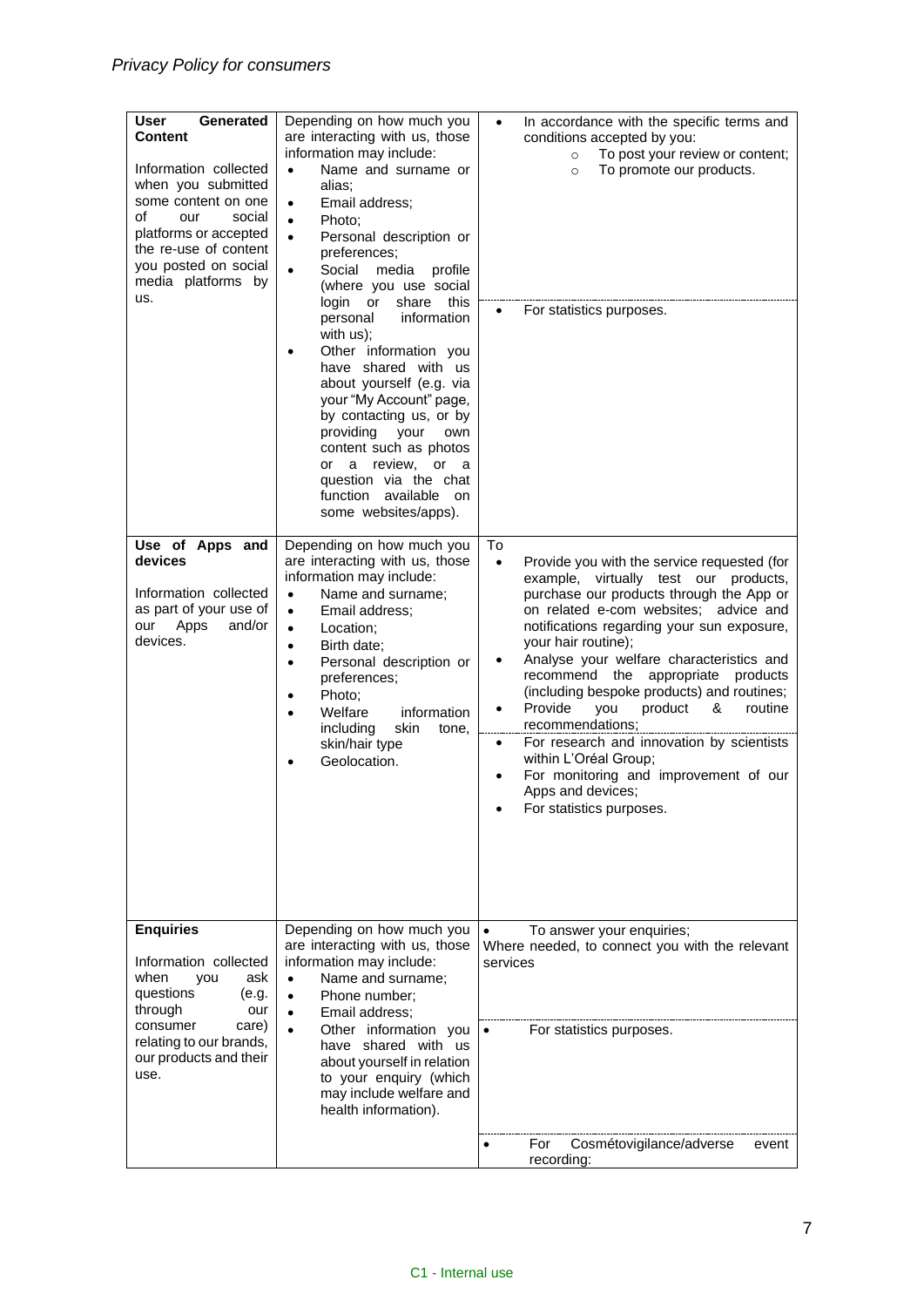|             |                                                                                                                                                           | $\circ$ To monitor and prevent any undesirable<br>effect linked to the use of our products;<br>$\circ$ To perform studies relating to the safe<br>use of our products;<br>To perform and follow-up on corrective<br>measures taken, where needed. |
|-------------|-----------------------------------------------------------------------------------------------------------------------------------------------------------|---------------------------------------------------------------------------------------------------------------------------------------------------------------------------------------------------------------------------------------------------|
| Sponsorship | Depending on how much you<br>are interacting with us, those<br>information may include:<br>Name and surname;<br>Phone number:<br>٠<br>Email address.<br>٠ | To send information on our products and<br>or information tagged in a wish list to a<br>person at another person's request.                                                                                                                       |

## Who may access your personal information?

**We may share your personal information within L'Oréal Group to comply with our legal obligations, to prevent fraud and/or to secure our tools, to improve our products and services, or after having obtained your consent to do so.**

Depending on the purposes for which they were collected, and only on a need-to-know basis some of your personal information may be accessed by L'Oréal Group entities worldwide, where possible in a pseudonimized way (not allowing direct identification), and where necessary to provide you with requested services.

We may also share your personal information in a pseudonimized way (not allowing direct identification) with L'Oréal Research & Innovation scientists, including those located outside of your country, for research and innovation purposes.

Where permitted, we may also share some of your personal information including those collected through Cookies between our brands to harmonize and update the information you share with us, to perform statistics based on your characteristics and to tailor our communications.

Please visit the L'Oréal group website, for further details on the [L'Oréal Group,](http://www.loreal.com/group) its [brands](http://www.loreal.com/brand) and its [locations.](http://www.loreal.com/group/our-activities/l%E2%80%99or%C3%A9al-around-the-world)

## **We may share your personal information for marketing purposes with third party or entities of the L'Oréal Group.**

We only share your personal information with third parties for direct marketing purposes with your consent. In this context, your information is processed by such third party and its own terms and conditions and privacy notice apply. You should carefully check their documentation before consenting to the disclosure of your information to that third party.

#### **Your personal information may also be processed on our behalf by our trusted third party providers**.

We rely on trusted third parties to perform a range of business operations on our behalf. We only provide them with the information they need to perform the service, and we require that they do not use your personal information for any other purpose. We always use our best efforts to ensure that all third parties we work with keep your personal information secure. For instance, we may entrust services that require the processing of your personal information to:

- Third parties that assist and help us in providing digital and e-commerce services such as social listening, store locator, loyalty programs, identity management, ratings and reviews, CRM, web analytics and search engine, user generated content curation tools;
- Advertising, marketing, digital and social media agencies to help us to deliver advertising, marketing, and campaigns, to analyse their effectiveness, and to manage your contact and questions;
- Third parties required to deliver a product to you e.g. postal/delivery services;
- Third parties that assist and help us in providing IT services, such as platform providers, hosting services, maintenance and support on our information bases as well as on our software and

#### C1 - Internal use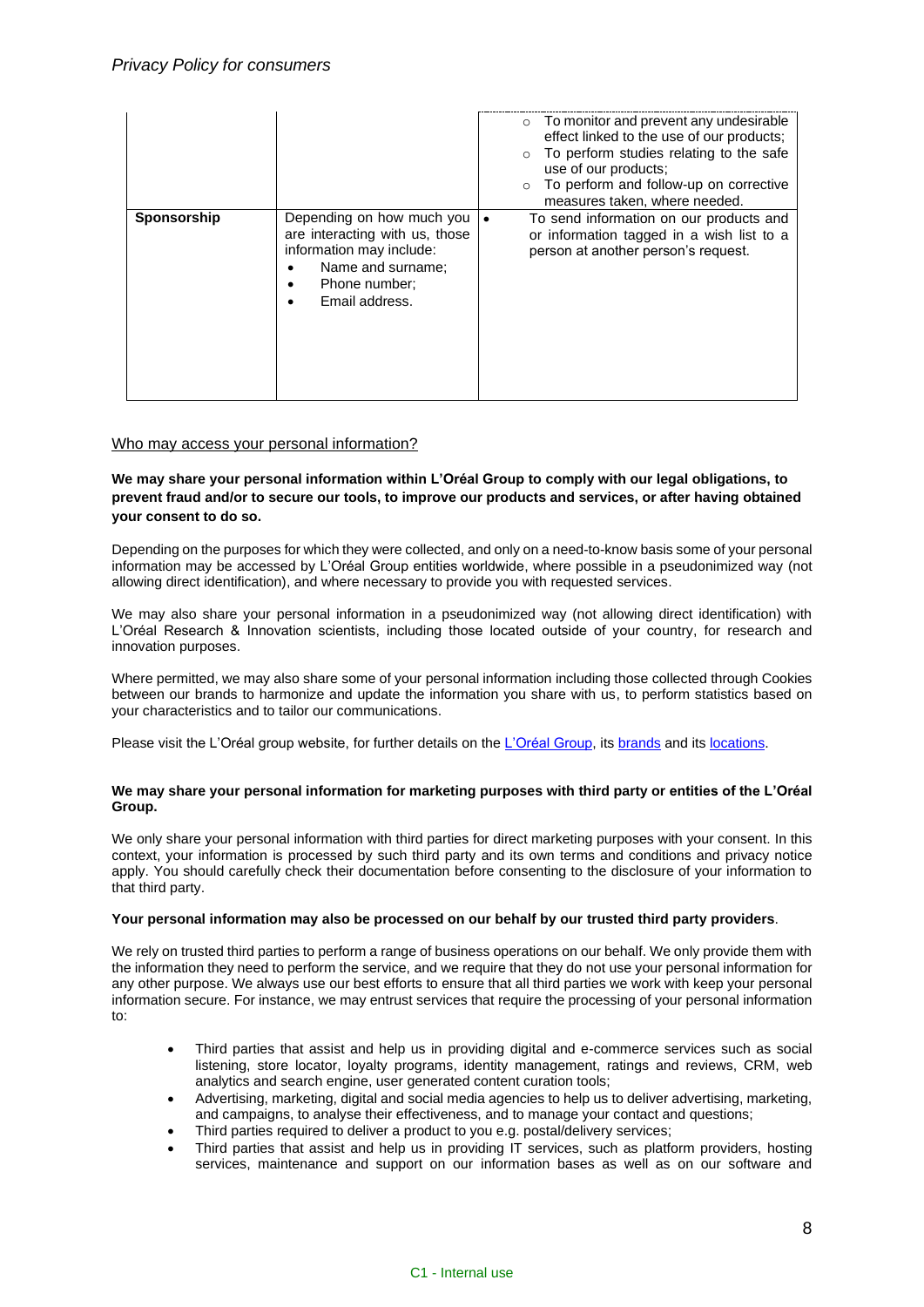applications that may contain information about you (such services could sometimes imply access to your information to perform the required tasks);

- Payment service providers and credit reference agencies for the purpose of assessing your credit score and verifying your details where this is a condition of entering into a contract with you;
- Third parties that assist us for customer care and cosmetovigilance ie. adverse effect of cosmetic product event recording purposes.

#### **We may also disclose your personal information to third parties:**

- In the event that we sell any business or assets, in which case we may disclose your personal information to the prospective buyer of such business or assets. If L'Oréal or a part of its assets is acquired by a third party, personal information held by it about its customers relating to those assets is one of the transferred assets. Where appropriate, in such case, the buyer acting as the new information controller processes your information and its privacy policy governs the processing of your personal information.
- If we are under a duty to disclose or share your personal information in order to comply with a legal obligation, or in order to enforce or apply our terms of use/sales or other terms and conditions you have agreed to; or to protect the rights, property, or safety of L'Oréal, our customers, or employees.
- If we have your consent to do so
- Or if we are permitted to do so by law.

#### **We may disclose your personal information to our partners:**

- In the event the service you subscribe to was co-created by L'Oréal and a partner (for example, a cobranded app), L'Oréal and the partner process your personal information each for their own purposes and as such your information is processed:
	- o By L'Oréal in accordance with this Privacy Policy;
	- By the partner under its own terms and conditions and in accordance with its own privacy policy.
- In the event you agreed to receive marketing and commercial communications from a L'Oréal partner through a dedicated opt-in (for instance, through an App branded by L'Oréal and made available to its partners). In such case, your information is processed by the partner under its own terms and conditions, and in accordance with its privacy policy.
- We may publish on our supports content from social networks. In the event you consult content from social networks on our website/apps, a Cookie from such social network may be stored on your device. We invite you to read the Cookie Policy of these social networks for more information;
- When we use Google advertising services on our websites/apps, Google will access and use your personal information. If you wish to learn more on how Google uses your personal information in this context, please consult their [Google Privacy & Terms,](https://policies.google.com/technologies/partner-sites?hl=en) which govern these services and information processing.

## **Information that Facebook collects and shares with us**

All Facebook features and services available on our website/app are governed by the [Facebook Data Policy](https://www.facebook.com/policy.php), in which you can get more info about your privacy rights and settings options.

By using this website/app, you may:

- Sign-up with your Facebook login. If you do so, you consent to share some of your public profile information with us;
- Use the Facebook social plug-ins, such as "like" or "share" our content on the Facebook platform;
- Accept cookies from this website/app (also identified as "Facebook Pixel") that will help us understand your activities, including information about your device, how you use our services, the purchase you make and the ads you see, whether or not you have a Facebook account or are logged into Facebook. When you are using those Facebook features, we collect data that help us to:
- Show you adds you might be interested in on Facebook (or Instagram, Messenger or any other Facebook services);
- Measure and analyze the effectiveness of our website/app and ads

#### C1 - Internal use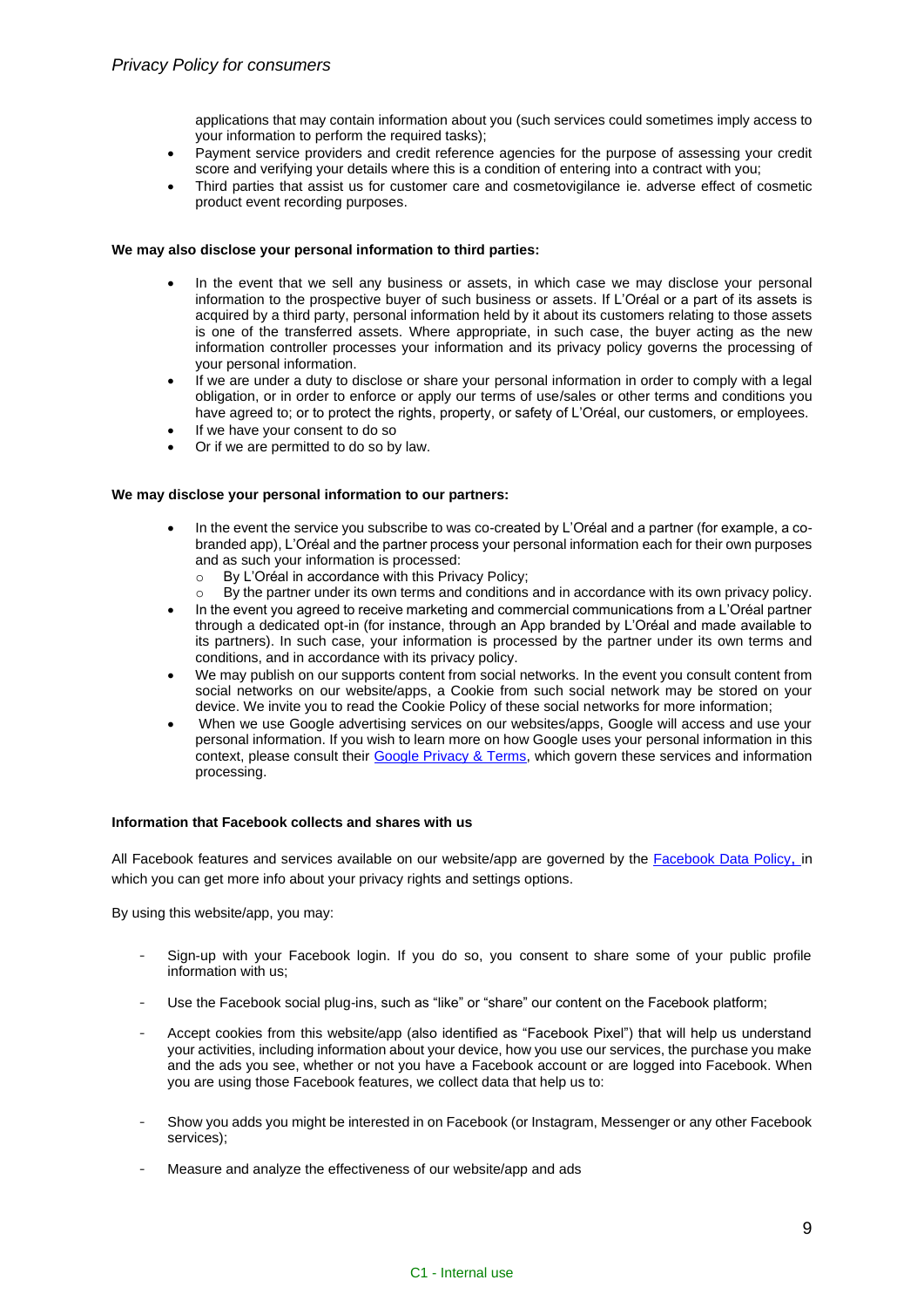## *Privacy Policy for consumers*

We may also use the personal information you gave us on this website/app (such as your name and surname, email, address, gender and phone number) to identify you in Facebook (or Instagram, Messenger or any other Facebook services) in order to show you ads that are even more relevant for you. While doing this, Facebook will not share your personal information and will delete the information promptly after the match process is complete.

## *We do not offer or sell your personal information.*

## Where We Store Your Personal information

The information that we collect from you may be transferred to, accessed from, and stored at a destination outside of New Zealand. It may also be processed by staff members operating outside of New Zealand who work for us or for one of our service providers.

L'Oréal transfers personal information outside of New Zealand only in a secure and lawful way. As some countries may not have laws governing the use and transfer of personal information, we take steps to make sure that third parties adhere to the commitments set out in this Policy. These steps may include reviewing third parties' privacy and security standards and/or entering into appropriate contracts. For further information, please contact us as per the "Contact" section below.

## Is Your Personal information Secure?

We are committed to keeping your personal information secure, and taking all reasonable precautions to do so. We contractually require that trusted third parties who handle your personal information for us do the same.

We always do our best to protect your personal information and once we have received your personal information, we use strict procedures and security features to try to prevent unauthorised access. As the transmission of information via the internet is not completely secure, we cannot guarantee the security of your information transmitted to our site. As such, any transmission is at your own risk.

## Links to Third Party Sites and Social Login

Our websites and Apps may from time to time contain links to and from the websites of our partner networks, advertisers and affiliates. If you follow a link to any of these websites, please note that these websites have their own privacy policies and that we are not responsible or liable for these policies. Please check these policies before you submit any personal information to these websites.

We may also offer you the opportunity to use your social media login. If you do so, please be aware that you share your profile information with us depending on your social media platform settings. Please visit the relevant social media platform and review its privacy policy to understand how your personal information is shared and used in this context.

## Social Media and User Generated Content

Some of our websites and Apps allow users to submit their own content. Please remember that any content submitted to one of our social media platforms can be viewed by the public, so you should be cautious about providing certain personal information e.g. financial information or address details. We are not responsible for any actions taken by other individuals if you post personal information on one of our social media platforms and we recommend that you do not share such information.

## **YOUR RIGHTS AND CHOICES**

L'Oréal respects your right to privacy: it is important that you are able to control your personal information. You have the following rights:

| <b>Your rights</b>         | What does this mean?                                  |
|----------------------------|-------------------------------------------------------|
| The right of <b>access</b> | You have the right to access the personal information |
|                            | we hold about you (subject to certain restrictions).  |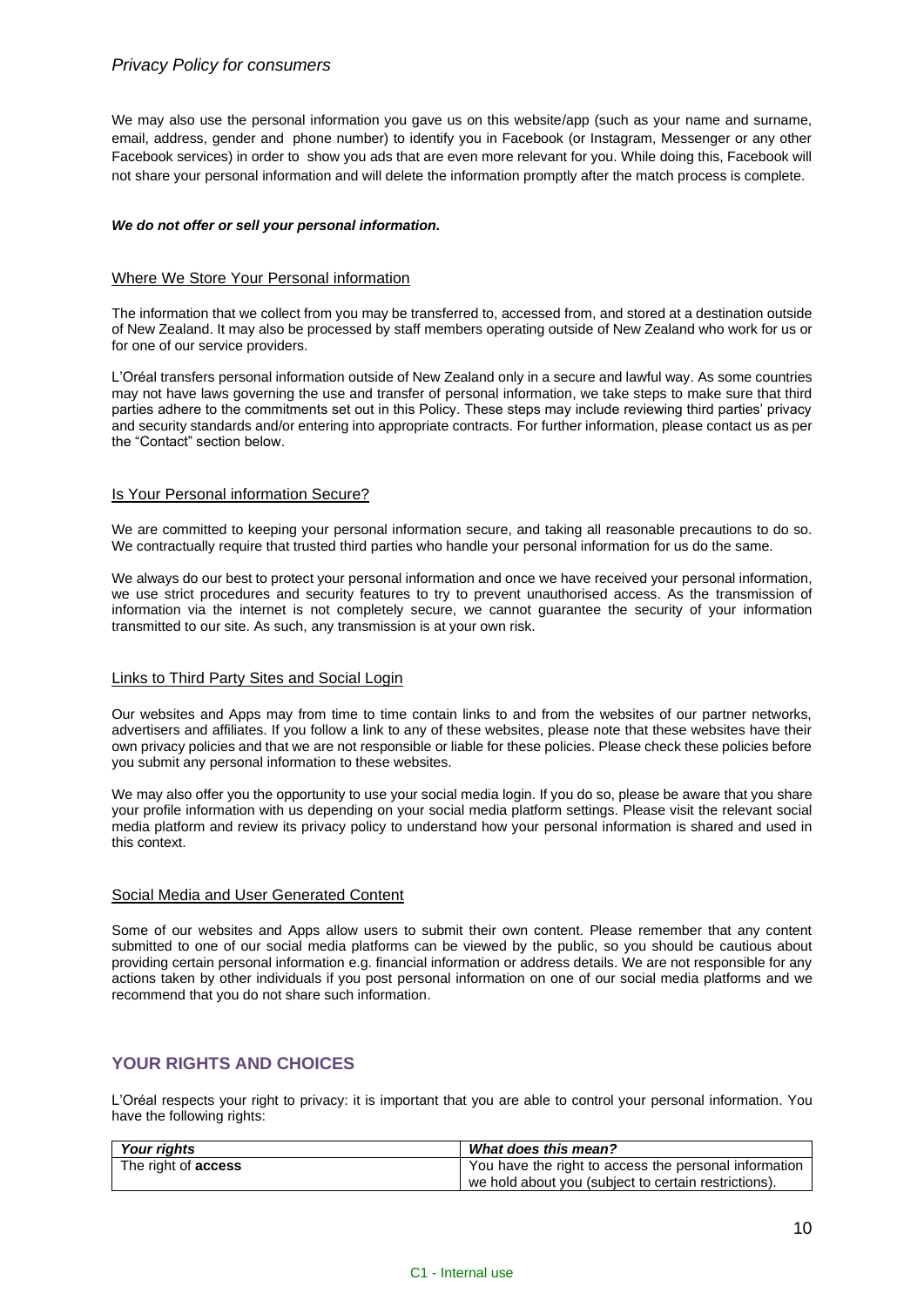|                                                 | We may charge a reasonable fee taking into account<br>the administrative costs of providing the information.<br>There are a limited number of circumstances in which<br>we may decline to grant such access. For example,<br>where requests are 'frivolous or vexatious' they may<br>not be answered to. We will endeavour to acknowledge<br>such requests as soon as practicable and where we<br>agree to grant access, to provide access within a<br>reasonable period of time. |
|-------------------------------------------------|-----------------------------------------------------------------------------------------------------------------------------------------------------------------------------------------------------------------------------------------------------------------------------------------------------------------------------------------------------------------------------------------------------------------------------------------------------------------------------------|
|                                                 | To do this, please contact us at the details below.                                                                                                                                                                                                                                                                                                                                                                                                                               |
| The right to correction                         | You have the right to have your personal information<br>corrected if it is incorrect, misleading, irrelevant or<br>outdated and/or completed if it is incomplete.                                                                                                                                                                                                                                                                                                                 |
|                                                 | To do this, please contact us at the details below and<br>we will endeavour to acknowledge such requests as<br>soon as practicable and where we agree to correct or<br>complete your personal information, we will do so<br>within a reasonable period of time. If you have an<br>account, it may be easier to correct your own<br>information via your "My Account" function.                                                                                                    |
| The right to object to direct marketing         | You can unsubscribe or opt out of our direct marketing<br>communication at any time.                                                                                                                                                                                                                                                                                                                                                                                              |
|                                                 | It is easiest to do this by clicking on the "unsubscribe"<br>link in any email or communication we send you.<br>Otherwise, you can contact us using contact details<br>below.                                                                                                                                                                                                                                                                                                     |
| The right to lodge a complaint with a regulator | You have the right to contact the privacy regulator in<br>New Zealand by referring the issue to the Privacy<br>Commissioner at www.privacy.org.nz in order to lodge<br>a complaint against the information protection and<br>privacy practices of L'Oréal.                                                                                                                                                                                                                        |
|                                                 | Do not hesitate to contact us at the details below before<br>lodging any complaint with the competent information<br>protection authority. All complaints made to us will be<br>taken seriously and will be assessed by an appropriate<br>person with the aim of resolving any issue in a timely<br>and efficient manner. We request that you cooperate<br>with us during this process and provide us with any<br>relevant information we may require.                            |
| The right to deactivate Cookies                 | You have the right to deactivate Cookies. The settings<br>from the Internet browsers are usually programmed by<br>default to accept Cookies, but you can easily adjust it<br>by changing the settings of your browser.                                                                                                                                                                                                                                                            |
|                                                 | Many cookies are used to enhance the usability or<br>functionality of websites/apps; therefore disabling<br>cookies may prevent you from using certain parts of<br>our websites/apps as detailed in the relevant Cookie<br>Table.                                                                                                                                                                                                                                                 |
|                                                 | If you wish to restrict or block all the cookies which<br>are set by our websites/apps (which may prevent you<br>from using certain parts of the site), or any other<br>websites/apps, you can do this through your browser<br>settings. The Help function within your browser<br>should tell you how. For more information please<br>consult the following links:<br>http://www.aboutcookies.org/;                                                                               |